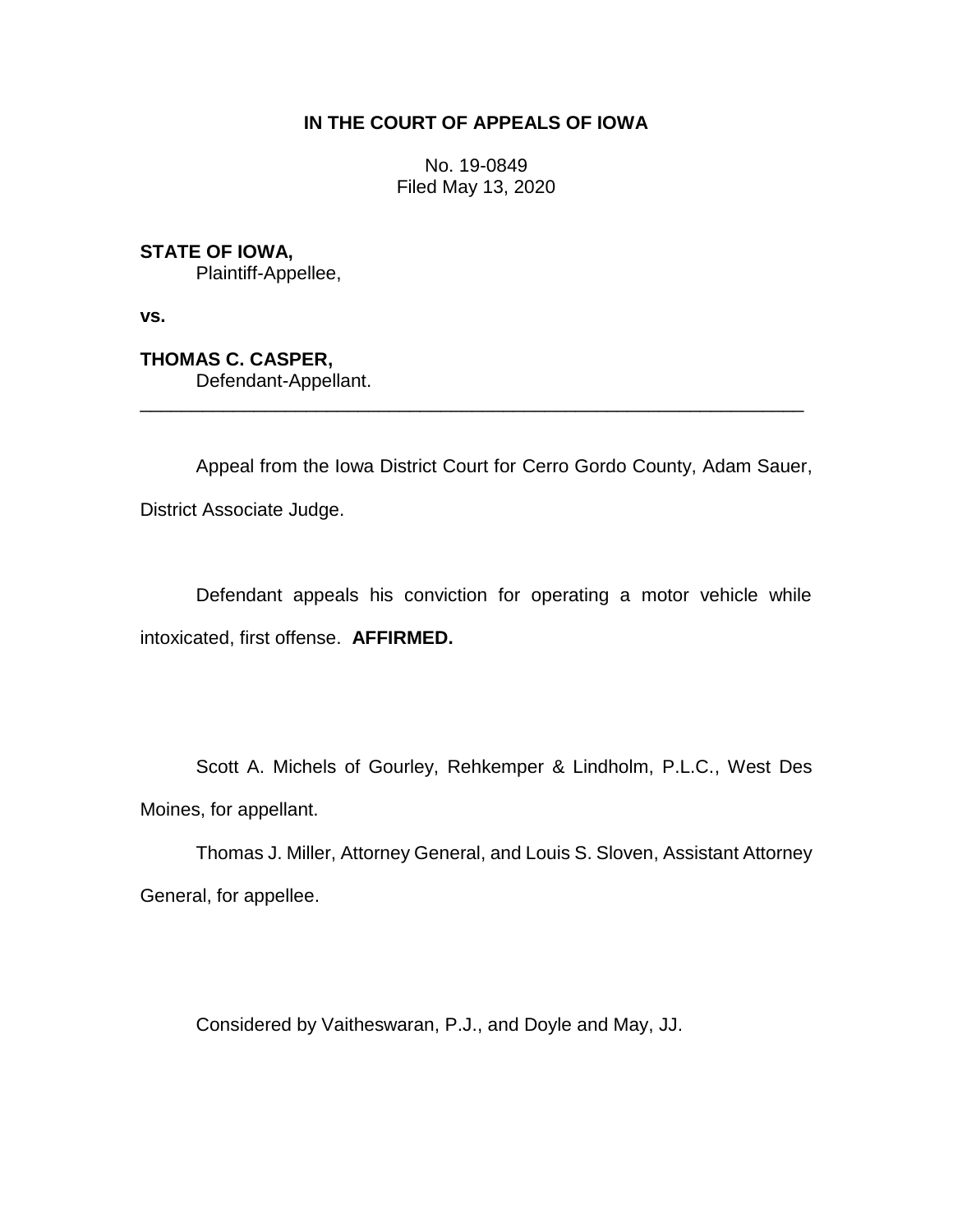## **VAITHESWARAN, Presiding Judge.**

A state trooper stopped a motorcycle traveling at 110 miles an hour in a fifty-five-mile-per hour zone. The trooper observed signs of intoxication in vehicle operator Thomas Casper and administered a field sobriety and preliminary breath test. The trooper arrested Casper.

At the jail, Casper was given a DataMaster breathalyzer test, which registered blood alcohol content over the legal limit. As Casper was leaving, he asked the trooper if he could take another DataMaster test. The trooper responded, "Sure." He "asked [Casper] for his driver's license," and Casper said, "No, no, I don't want to." Casper left with his wife.

The State charged Casper with operating a motor vehicle while intoxicated, first offense. *See* Iowa Code § 321J.2(1) (2018). The trial information cited all three alternatives for committing the crime: (a) "[w]hile under the influence of an alcoholic beverage or drugs or a combination of such substances"; (b) "[w]hile having an alcohol concentration of .08 or more; or (c) "[w]hile any amount of a controlled substance is present in the person as measured in the person's blood or urine." *Id.* § 321J.2(1)(a)–(c).

Casper moved to suppress the DataMaster test result on the ground that he was not "advised that he could have an independent chemical test done at his own expense" as authorized by Iowa Code section 321J.11. *See State v. Smith*, 926 N.W.2d 760, 761–63 (Iowa 2019) ("[T]he statute creates a right for a detainee or arrestee to have an 'independent chemical test or tests administered at the person's own expense in addition' to any test administered at the direction of an officer." (citations omitted)). Following a hearing, the district court denied the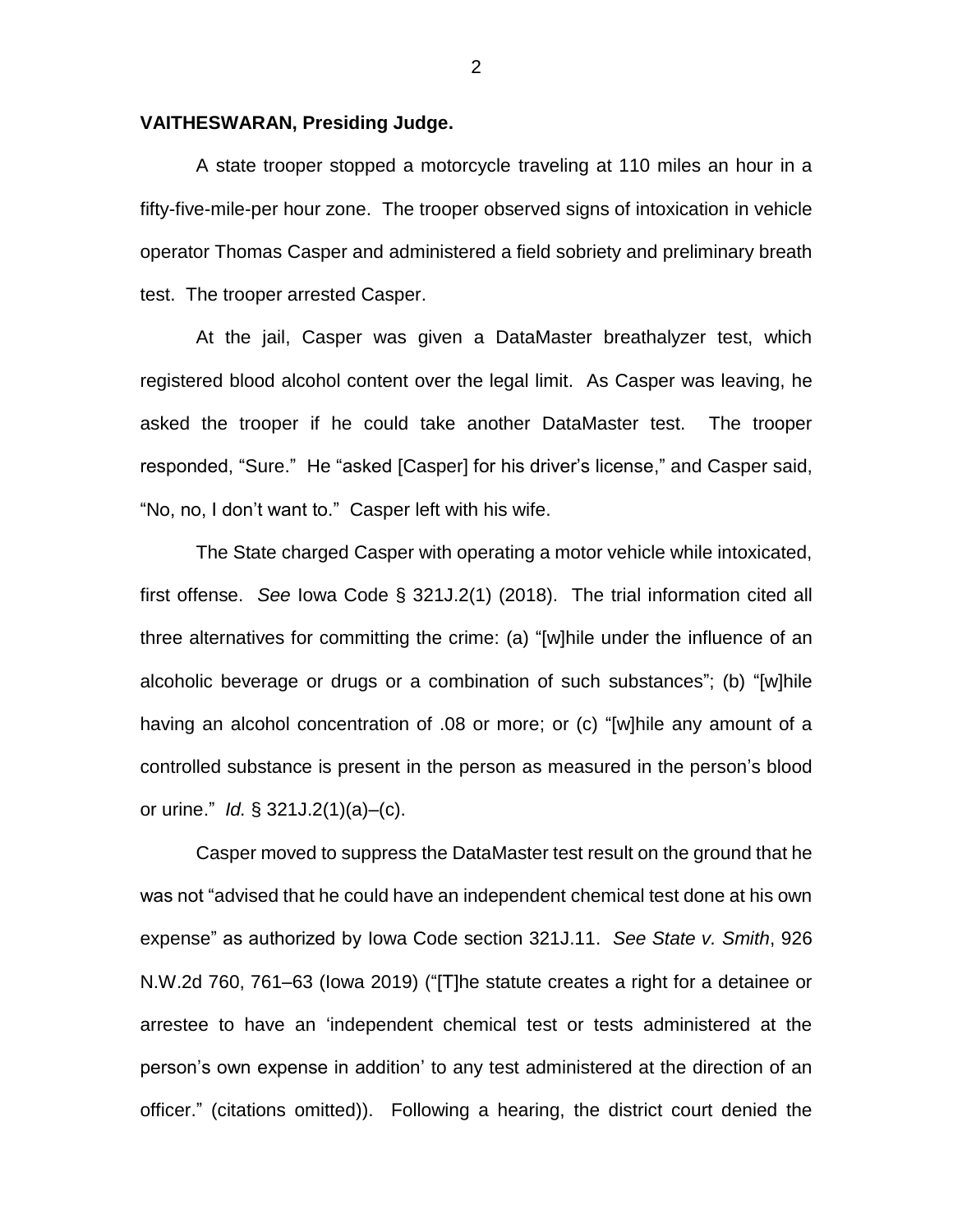motion. Casper waived his right to a jury trial and stipulated to a trial on the minutes of testimony. The district court found him guilty under the first and second alternatives of section 321J.2(1).

On appeal, Casper reprises his argument that the trooper had an obligation to "advise him" of his entitlement "to an independent chemical test at his own expense." He asserts "[t]he scenario presented in this case is nearly identical to that presented in [*State v.*] *Lukins*, [846 N.W.2d 902 (Iowa 2014)]." Our review is on error. *See Lukins*, 846 N.W.2d at 906 ("We review for correction of errors at law a district court's ruling on a motion to suppress based on the interpretation of a statute.").

In *Lukins*, the court held, where the defendant made statements that, "reasonably construed, indicated he wanted another test, even if he was mistaken, unsure, or unaware of the way in which the additional test would be conducted", the police chief "should have informed [him] that he was entitled to an independent chemical test at his 'own expense in addition to' the Breathalyzer test." *Id.* at 909– 10. In the absence of the advice, the court concluded the breathalyzer test result should have been suppressed. *Id.* at 911.

The court proceeded to a harmless error analysis. *Id.* There as here, the State charged the defendant with more than one alternative for committing the crime. The State argued the evidence was sufficient to affirm the conviction under the "under the influence" alternative even without the breathalyzer result. *Id.* at 911–12. The supreme court disagreed. The court noted that the district court's verdict "did not indicate under which provision it determined [the defendant] was guilty" and the order was "devoid of fact findings." *Id.* at 912. Because it was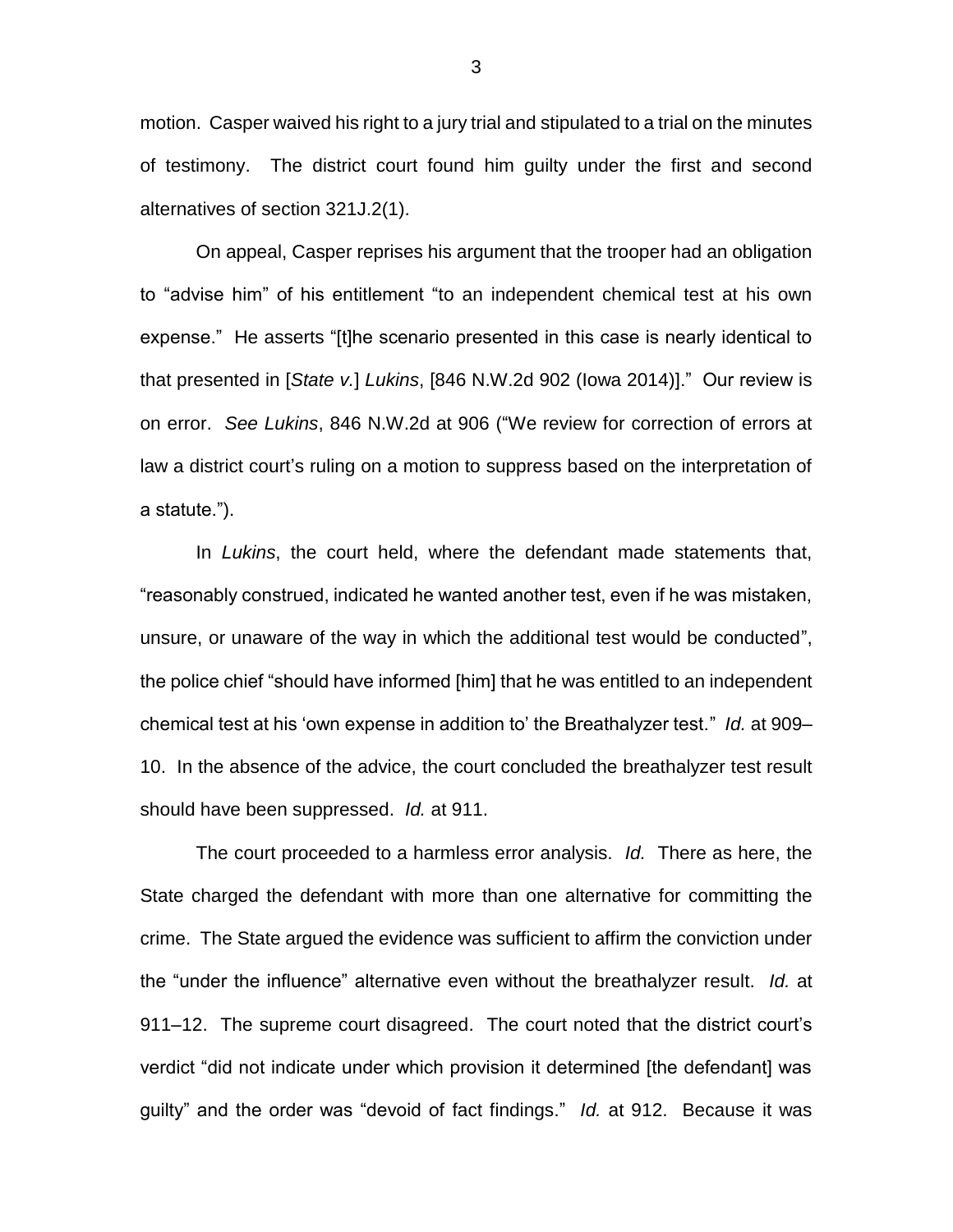unclear whether the district court "relied on the erroneously admitted test results" or "on all the other circumstances suggesting [the defendant] was operating while intoxicated," the supreme court reversed and remanded the judgment. *Id.*

The same problem is not present here. The district court applied the "under the influence" alternative of section 232J.2(1)(a), in addition to the "alcohol concentration" alternative of section 232J.2(1)(b). After listing the relevant factors for determining whether a driver is "under the influence," the court found:

While visiting with the Defendant, [the trooper] noticed that the Defendant had blood shot and watery eyes, appeared unsteady on his feet and spoke with a slur and thick tongue. While in his patrol vehicle, [the trooper] could smell the odor of an alcoholic beverage coming from Defendant. Defendant admitted to consuming a couple alcoholic beverages. Defendant submitted to the horizontal gaze nystagmus field sobriety test, which resulted in six of six clues. Defendant stated that he would not be able to complete the walk and turn and one-leg stand test due to physical restrictions. All of those factors together demonstrate that due to the ingestion of an alcoholic beverage, Defendant's reason or mental ability was affected, his judgment was impaired and he had to any extent, lost control of his bodily actions or motions.

Based on these findings, the court determined, "At the time of operation of the motorcycle, the Defendant was under the influence of an alcoholic beverage." The court's findings and determination are supported by substantial evidence. Accordingly, we conclude that, even if the trooper had an obligation to advise Casper about his entitlement to an independent test at his own expense, his failure to do so amounted to harmless error. *See State v. Poster*, No. 18-0217, 2019 WL 319846, at \*4 (Iowa Ct. App. Jan. 23, 2019) (concluding "[a]ny violation of [the defendant's] rights under section 321J.11 was harmless error" in light of the district court's "under-the-influence finding," which was supported by substantial evidence).